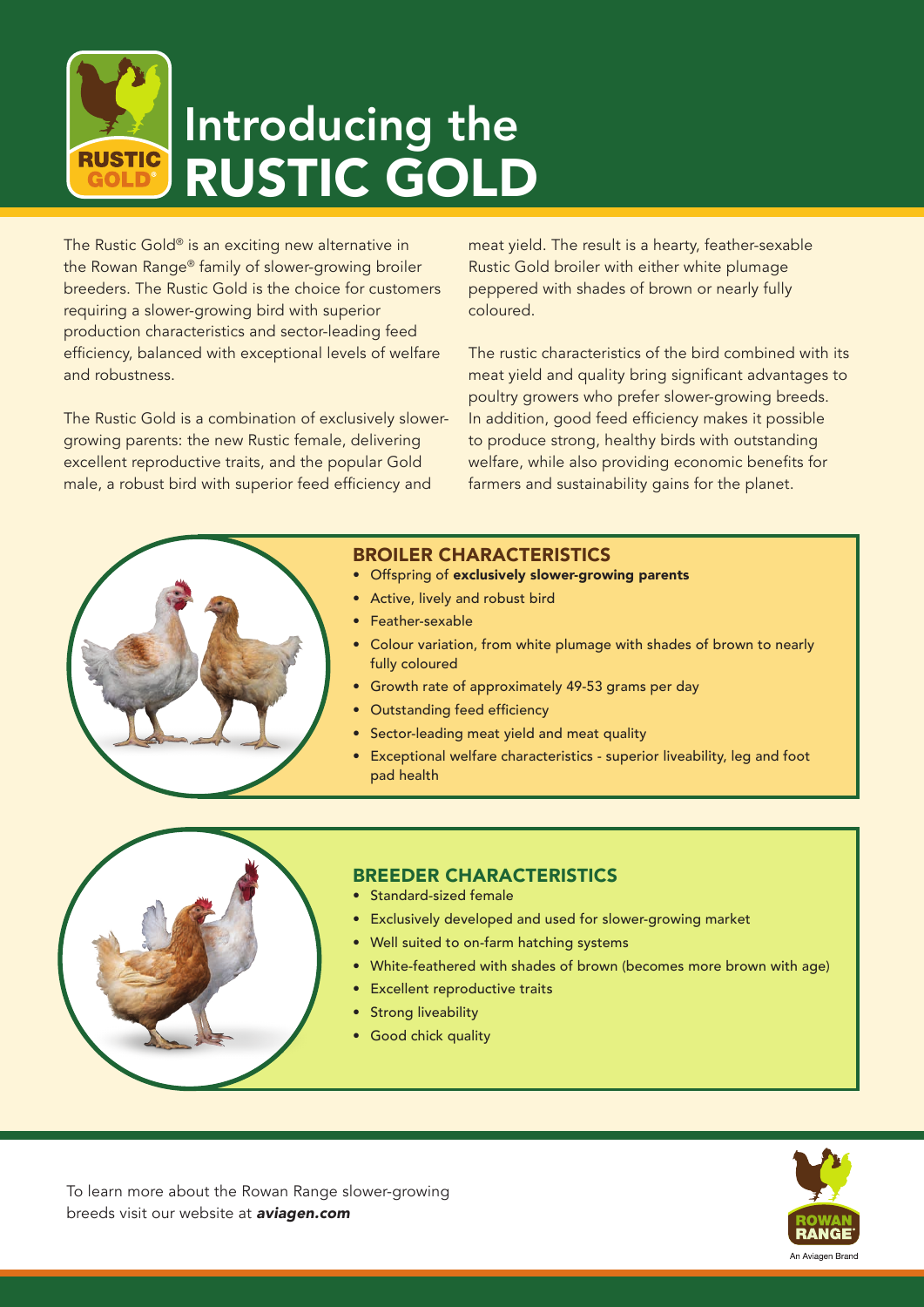## RUSTIC GOLD Performance



| <b>Broiler Performance (As-Hatched)</b> |      |      |      |  |  |
|-----------------------------------------|------|------|------|--|--|
| Age (days)                              | 42   | 49   | 56   |  |  |
| Weight (g)                              | 2076 | 2546 | 2989 |  |  |
| Daily Gain (g/day)                      | 49   | 52   | 53   |  |  |
| FCR (kg/kg)                             | 1.64 | 1.75 | 1.86 |  |  |
| Breast (%)                              | 21.0 | 21.8 | 22.6 |  |  |
| Evisc. (%)                              | 71.3 | 72.1 | 72.8 |  |  |
|                                         |      |      |      |  |  |



| <b>Breeder Performance (Summary of 40 Weeks of Production)</b> |           |  |  |  |
|----------------------------------------------------------------|-----------|--|--|--|
| Age at depletion (days)<br>(weeks)                             | 434<br>62 |  |  |  |
| Total Eggs (HHA*)                                              | 188.5     |  |  |  |
| Hatching Eggs (HHA*)                                           | 178.8     |  |  |  |
| Hatchability (%)                                               | 85.2      |  |  |  |
| Chicks / female housed at 161 days (23 weeks)                  | 152.3     |  |  |  |

\*Hen-Housed Average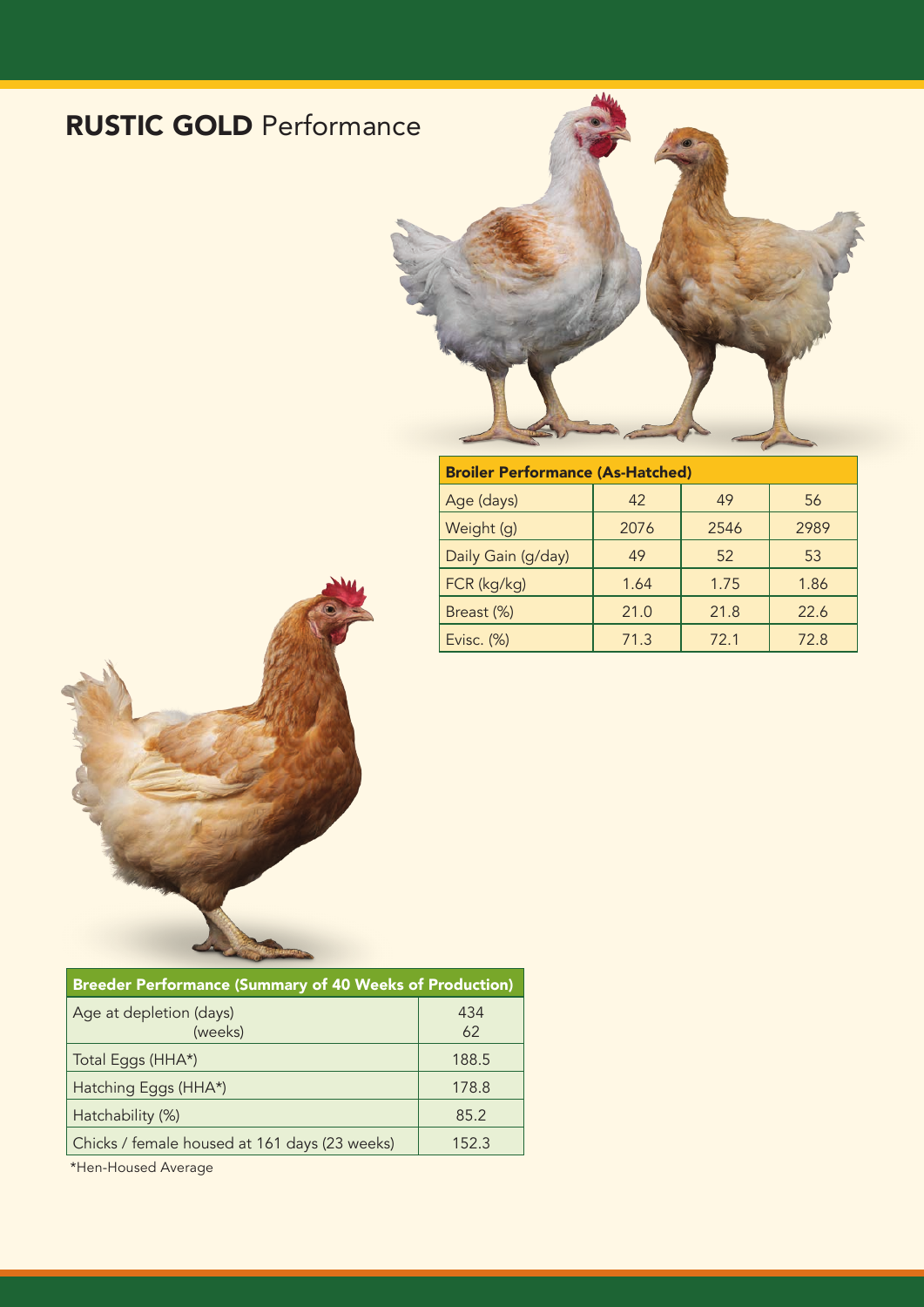

| Age<br>(Weeks)                                                                                                                        | Bodyweight*<br>(g) | <b>Weekly</b><br>Gain (g) | Feed **<br>(g/bird/day) | <b>Energy Intake</b><br>(kcal/bird/day) | Age<br>(Weeks) | Bodyweight*<br>(g) | Weekly<br>Gain (g) | Feed **<br>(g/bird/day) | <b>Energy Intake</b><br>(kcal/bird/day) |
|---------------------------------------------------------------------------------------------------------------------------------------|--------------------|---------------------------|-------------------------|-----------------------------------------|----------------|--------------------|--------------------|-------------------------|-----------------------------------------|
| $\overline{0}$                                                                                                                        | 40                 |                           | ad lib                  | ad lib                                  | 31             | 3270               | 25                 | 161                     | 450                                     |
| $\mathbf{1}$                                                                                                                          | 120                | 80                        | ad lib                  | ad lib                                  | 32             | 3290               | 20                 | 161                     | 450                                     |
| $\overline{2}$                                                                                                                        | 230                | 110                       | 26                      | 72                                      | 33             | 3305               | 15                 | 161                     | 450                                     |
| 3                                                                                                                                     | 350                | 120                       | 29                      | 83                                      | 34             | 3320               | 15                 | 161                     | 450                                     |
| $\overline{4}$                                                                                                                        | 475                | 125                       | 33                      | 93                                      | 35             | 3335               | 15                 | 160                     | 449                                     |
| 5                                                                                                                                     | 605                | 130                       | 37                      | 104                                     | 36             | 3350               | 15                 | 160                     | 449                                     |
| 6                                                                                                                                     | 735                | 130                       | 44                      | 115                                     | 37             | 3365               | 15                 | 160                     | 448                                     |
| $\overline{7}$                                                                                                                        | 860                | 125                       | 47                      | 123                                     | 38             | 3380               | 15                 | 160                     | 448                                     |
| 8                                                                                                                                     | 970                | 110                       | 50                      | 130                                     | 39             | 3395               | 15                 | 160                     | 447                                     |
| 9                                                                                                                                     | 1070               | 100                       | 53                      | 138                                     | 40             | 3410               | 15                 | 160                     | 447                                     |
| 10                                                                                                                                    | 1170               | 100                       | 56                      | 145                                     | 41             | 3425               | 15                 | 159                     | 446                                     |
| 11                                                                                                                                    | 1260               | 90                        | 59                      | 153                                     | 42             | 3440               | 15                 | 159                     | 446                                     |
| 12                                                                                                                                    | 1350               | 90                        | 62                      | 161                                     | 43             | 3455               | 15                 | 159                     | 445                                     |
| 13                                                                                                                                    | 1440               | 90                        | 64                      | 166                                     | 44             | 3470               | 15                 | 159                     | 445                                     |
| 14                                                                                                                                    | 1530               | 90                        | 67                      | 175                                     | 45             | 3485               | 15                 | 159                     | 444                                     |
| 15                                                                                                                                    | 1620               | 90                        | 69                      | 186                                     | 46             | 3500               | 15                 | 159                     | 444                                     |
| 16                                                                                                                                    | 1720               | 100                       | 74                      | 199                                     | 47             | 3515               | 15                 | 158                     | 443                                     |
| 17                                                                                                                                    | 1830               | 110                       | 78                      | 212                                     | 48             | 3530               | 15                 | 158                     | 443                                     |
| 18                                                                                                                                    | 1945               | 115                       | 84                      | 226                                     | 49             | 3545               | 15                 | 158                     | 442                                     |
| 19                                                                                                                                    | 2070               | 125                       | 89                      | 239                                     | 50             | 3560               | 15                 | 158                     | 442                                     |
| 20                                                                                                                                    | 2200               | 130                       | 90                      | 253                                     | 51             | 3575               | 15                 | 158                     | 441                                     |
| 21                                                                                                                                    | 2335               | 135                       | 95                      | 267                                     | 52             | 3590               | 15                 | 157                     | 441                                     |
| 22                                                                                                                                    | 2475               | 140                       | 103                     | 287                                     | 53             | 3605               | 15                 | 157                     | 440                                     |
| 23                                                                                                                                    | 2610               | 135                       | 115                     | 323                                     | 54             | 3620               | 15                 | 157                     | 440                                     |
| 24                                                                                                                                    | 2735               | 125                       | 136                     | 381                                     | 55             | 3635               | 15                 | 157                     | 439                                     |
| 25                                                                                                                                    | 2855               | 120                       | 152                     | 426                                     | 56             | 3650               | 15                 | 157                     | 439                                     |
| 26                                                                                                                                    | 2965               | 110                       | 161                     | 450                                     | 57             | 3665               | 15                 | 157                     | 438                                     |
| 27                                                                                                                                    | 3065               | 100                       | 161                     | 450                                     | 58             | 3680               | 15                 | 156                     | 438                                     |
| 28                                                                                                                                    | 3145               | 80                        | 161                     | 450                                     | 59             | 3695               | 15                 | 156                     | 437                                     |
| 29                                                                                                                                    | 3205               | 60                        | 161                     | 450                                     | 60             | 3710               | 15                 | 156                     | 437                                     |
| 30                                                                                                                                    | 3245               | 40                        | 161                     | 450                                     | 61             | 3725               | 15                 | 156                     | 436                                     |
| *Bodyweights shown are based on 4-6 hours after feeding.<br>ad diatam: anavau laugla af a<br>patition are a quido only become on room |                    |                           | 62                      | 3740                                    | 15             | 156                | 436                |                         |                                         |

\*\* Feed quantities are a guide only, based on recommended dietary energy levels of a<br>5-stage rearing programme (refer to the Ross 308 Parent Stock Nutrition Specifications).<br>Adjustments must be made to reflect feeding diff